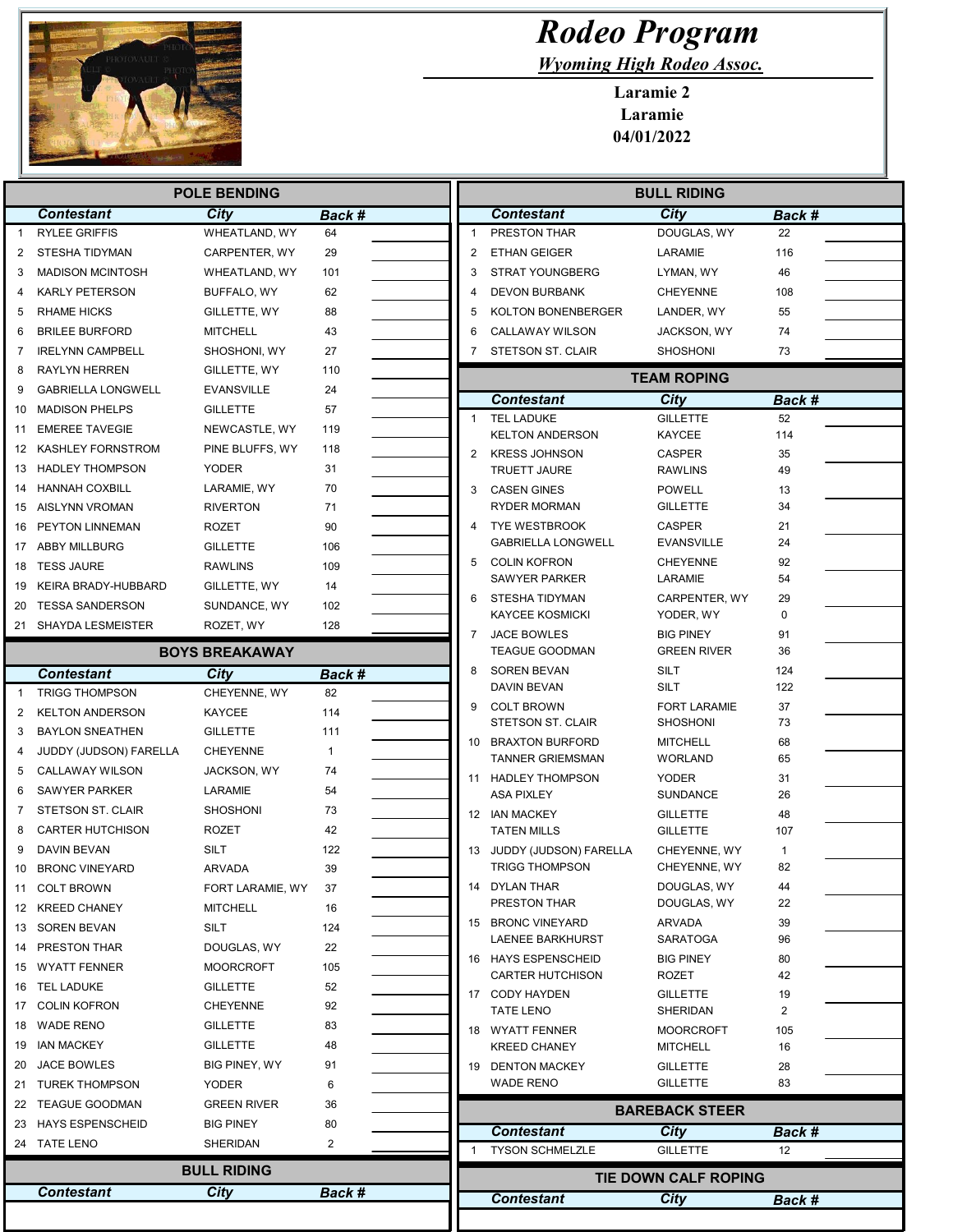

Γ

L

## Rodeo Program

Wyoming High Rodeo Assoc.

Laramie 2 Laramie 04/01/2022

| Back #<br><b>MITCHELL</b><br>68<br>28<br><b>GILLETTE</b><br>RAWLINS, WY<br>49<br><b>SUNDANCE</b><br>26<br>LARAMIE, WY<br>66<br><b>GILLETTE</b><br>34<br><b>GILLETTE</b><br>19<br><b>WORLAND</b><br>65<br><b>RIBBON ROPING</b><br>Back #<br>SHERIDAN<br>$\overline{2}$<br>21<br>49<br><b>RAWLINS</b><br>24<br><b>EVANSVILLE</b><br>82<br>CHEYENNE, WY<br>YODER, WY<br>$\mathbf 0$<br>42<br>60<br>92<br><b>CHEYENNE</b><br><b>SARATOGA</b><br>96<br>GILLETTE, WY<br>107<br>128<br>ROZET, WY<br>91<br>BIG PINEY, WY<br>71<br>RIVERTON, WY | <b>Contestant</b><br>City<br><b>Back #</b><br><b>TRUETT JAURE</b><br>5<br>RAWLINS, WY<br>49<br><b>GILLETTE</b><br>6<br><b>BAYLON SNEATHEN</b><br>111<br><b>BARREL RACING</b><br><b>Contestant</b><br>City<br>Back #<br><b>SHAYDA LESMEISTER</b><br>ROZET, WY<br>128<br>1<br><b>TYE WESTBROOK</b><br>21<br>2<br><b>CASPER</b><br>3<br><b>TESSA SANDERSON</b><br>102<br>SUNDANCE, WY<br><b>MADISON MCINTOSH</b><br>WHEATLAND, WY<br>101<br>4<br>5<br><b>EMEREE TAVEGIE</b><br>NEWCASTLE, WY<br>119<br><b>TESS JAURE</b><br>6<br><b>RAWLINS</b><br>109<br>DYLAN THAR<br>44<br>7<br>DOUGLAS, WY<br>8<br>STESHA TIDYMAN<br>CARPENTER, WY<br>29<br><b>BRILEE BURFORD</b><br><b>MITCHELL</b><br>43<br>9<br><b>RAYLYN HERREN</b><br>GILLETTE, WY<br>110<br>10<br>3<br><b>BRINDLE VINEYARD</b><br><b>ARVADA</b><br>11<br>12 KARLY PETERSON<br>BUFFALO, WY<br>62<br><b>RYLEE GRIFFIS</b><br>WHEATLAND, WY<br>64<br>13<br><b>MADISON PHELPS</b><br><b>GILLETTE</b><br>57<br>14<br>15 IRELYNN CAMPBELL<br>SHOSHONI, WY<br>27<br><b>HADLEY THOMPSON</b><br><b>YODER</b><br>31<br>16<br>PEYTON LINNEMAN<br><b>ROZET</b><br>90<br>17 |
|----------------------------------------------------------------------------------------------------------------------------------------------------------------------------------------------------------------------------------------------------------------------------------------------------------------------------------------------------------------------------------------------------------------------------------------------------------------------------------------------------------------------------------------|-----------------------------------------------------------------------------------------------------------------------------------------------------------------------------------------------------------------------------------------------------------------------------------------------------------------------------------------------------------------------------------------------------------------------------------------------------------------------------------------------------------------------------------------------------------------------------------------------------------------------------------------------------------------------------------------------------------------------------------------------------------------------------------------------------------------------------------------------------------------------------------------------------------------------------------------------------------------------------------------------------------------------------------------------------------------------------------------------------------------------|
|                                                                                                                                                                                                                                                                                                                                                                                                                                                                                                                                        |                                                                                                                                                                                                                                                                                                                                                                                                                                                                                                                                                                                                                                                                                                                                                                                                                                                                                                                                                                                                                                                                                                                       |
|                                                                                                                                                                                                                                                                                                                                                                                                                                                                                                                                        |                                                                                                                                                                                                                                                                                                                                                                                                                                                                                                                                                                                                                                                                                                                                                                                                                                                                                                                                                                                                                                                                                                                       |
|                                                                                                                                                                                                                                                                                                                                                                                                                                                                                                                                        |                                                                                                                                                                                                                                                                                                                                                                                                                                                                                                                                                                                                                                                                                                                                                                                                                                                                                                                                                                                                                                                                                                                       |
|                                                                                                                                                                                                                                                                                                                                                                                                                                                                                                                                        |                                                                                                                                                                                                                                                                                                                                                                                                                                                                                                                                                                                                                                                                                                                                                                                                                                                                                                                                                                                                                                                                                                                       |
|                                                                                                                                                                                                                                                                                                                                                                                                                                                                                                                                        |                                                                                                                                                                                                                                                                                                                                                                                                                                                                                                                                                                                                                                                                                                                                                                                                                                                                                                                                                                                                                                                                                                                       |
|                                                                                                                                                                                                                                                                                                                                                                                                                                                                                                                                        |                                                                                                                                                                                                                                                                                                                                                                                                                                                                                                                                                                                                                                                                                                                                                                                                                                                                                                                                                                                                                                                                                                                       |
|                                                                                                                                                                                                                                                                                                                                                                                                                                                                                                                                        |                                                                                                                                                                                                                                                                                                                                                                                                                                                                                                                                                                                                                                                                                                                                                                                                                                                                                                                                                                                                                                                                                                                       |
|                                                                                                                                                                                                                                                                                                                                                                                                                                                                                                                                        |                                                                                                                                                                                                                                                                                                                                                                                                                                                                                                                                                                                                                                                                                                                                                                                                                                                                                                                                                                                                                                                                                                                       |
|                                                                                                                                                                                                                                                                                                                                                                                                                                                                                                                                        |                                                                                                                                                                                                                                                                                                                                                                                                                                                                                                                                                                                                                                                                                                                                                                                                                                                                                                                                                                                                                                                                                                                       |
|                                                                                                                                                                                                                                                                                                                                                                                                                                                                                                                                        |                                                                                                                                                                                                                                                                                                                                                                                                                                                                                                                                                                                                                                                                                                                                                                                                                                                                                                                                                                                                                                                                                                                       |
|                                                                                                                                                                                                                                                                                                                                                                                                                                                                                                                                        |                                                                                                                                                                                                                                                                                                                                                                                                                                                                                                                                                                                                                                                                                                                                                                                                                                                                                                                                                                                                                                                                                                                       |
|                                                                                                                                                                                                                                                                                                                                                                                                                                                                                                                                        |                                                                                                                                                                                                                                                                                                                                                                                                                                                                                                                                                                                                                                                                                                                                                                                                                                                                                                                                                                                                                                                                                                                       |
|                                                                                                                                                                                                                                                                                                                                                                                                                                                                                                                                        |                                                                                                                                                                                                                                                                                                                                                                                                                                                                                                                                                                                                                                                                                                                                                                                                                                                                                                                                                                                                                                                                                                                       |
|                                                                                                                                                                                                                                                                                                                                                                                                                                                                                                                                        |                                                                                                                                                                                                                                                                                                                                                                                                                                                                                                                                                                                                                                                                                                                                                                                                                                                                                                                                                                                                                                                                                                                       |
|                                                                                                                                                                                                                                                                                                                                                                                                                                                                                                                                        |                                                                                                                                                                                                                                                                                                                                                                                                                                                                                                                                                                                                                                                                                                                                                                                                                                                                                                                                                                                                                                                                                                                       |
|                                                                                                                                                                                                                                                                                                                                                                                                                                                                                                                                        |                                                                                                                                                                                                                                                                                                                                                                                                                                                                                                                                                                                                                                                                                                                                                                                                                                                                                                                                                                                                                                                                                                                       |
|                                                                                                                                                                                                                                                                                                                                                                                                                                                                                                                                        |                                                                                                                                                                                                                                                                                                                                                                                                                                                                                                                                                                                                                                                                                                                                                                                                                                                                                                                                                                                                                                                                                                                       |
|                                                                                                                                                                                                                                                                                                                                                                                                                                                                                                                                        |                                                                                                                                                                                                                                                                                                                                                                                                                                                                                                                                                                                                                                                                                                                                                                                                                                                                                                                                                                                                                                                                                                                       |
|                                                                                                                                                                                                                                                                                                                                                                                                                                                                                                                                        |                                                                                                                                                                                                                                                                                                                                                                                                                                                                                                                                                                                                                                                                                                                                                                                                                                                                                                                                                                                                                                                                                                                       |
|                                                                                                                                                                                                                                                                                                                                                                                                                                                                                                                                        |                                                                                                                                                                                                                                                                                                                                                                                                                                                                                                                                                                                                                                                                                                                                                                                                                                                                                                                                                                                                                                                                                                                       |
|                                                                                                                                                                                                                                                                                                                                                                                                                                                                                                                                        |                                                                                                                                                                                                                                                                                                                                                                                                                                                                                                                                                                                                                                                                                                                                                                                                                                                                                                                                                                                                                                                                                                                       |
|                                                                                                                                                                                                                                                                                                                                                                                                                                                                                                                                        |                                                                                                                                                                                                                                                                                                                                                                                                                                                                                                                                                                                                                                                                                                                                                                                                                                                                                                                                                                                                                                                                                                                       |
|                                                                                                                                                                                                                                                                                                                                                                                                                                                                                                                                        | <b>KASHLEY FORNSTROM</b><br>PINE BLUFFS, WY<br>118<br>18                                                                                                                                                                                                                                                                                                                                                                                                                                                                                                                                                                                                                                                                                                                                                                                                                                                                                                                                                                                                                                                              |
|                                                                                                                                                                                                                                                                                                                                                                                                                                                                                                                                        | KEIRA BRADY-HUBBARD<br>GILLETTE, WY<br>14<br>19                                                                                                                                                                                                                                                                                                                                                                                                                                                                                                                                                                                                                                                                                                                                                                                                                                                                                                                                                                                                                                                                       |
| <b>BIG PINEY</b><br>80                                                                                                                                                                                                                                                                                                                                                                                                                                                                                                                 | <b>ABBY MILLBURG</b><br>20<br><b>GILLETTE</b><br>106                                                                                                                                                                                                                                                                                                                                                                                                                                                                                                                                                                                                                                                                                                                                                                                                                                                                                                                                                                                                                                                                  |
| 88<br><b>GILLETTE</b>                                                                                                                                                                                                                                                                                                                                                                                                                                                                                                                  | 21 AISLYNN VROMAN<br><b>RIVERTON</b><br>71                                                                                                                                                                                                                                                                                                                                                                                                                                                                                                                                                                                                                                                                                                                                                                                                                                                                                                                                                                                                                                                                            |
| 31<br><b>SUNDANCE</b><br>26                                                                                                                                                                                                                                                                                                                                                                                                                                                                                                            | <b>GIRLS GOAT TYING</b>                                                                                                                                                                                                                                                                                                                                                                                                                                                                                                                                                                                                                                                                                                                                                                                                                                                                                                                                                                                                                                                                                               |
| <b>MITCHELL</b><br>68                                                                                                                                                                                                                                                                                                                                                                                                                                                                                                                  | <b>City</b><br><b>Contestant</b><br>Back #                                                                                                                                                                                                                                                                                                                                                                                                                                                                                                                                                                                                                                                                                                                                                                                                                                                                                                                                                                                                                                                                            |
| <b>MITCHELL</b><br>43                                                                                                                                                                                                                                                                                                                                                                                                                                                                                                                  | <b>BLAKE SCOTT</b><br><b>CASPER</b><br>59<br>$\mathbf{1}$                                                                                                                                                                                                                                                                                                                                                                                                                                                                                                                                                                                                                                                                                                                                                                                                                                                                                                                                                                                                                                                             |
| <b>GILLETTE</b><br>34                                                                                                                                                                                                                                                                                                                                                                                                                                                                                                                  | 2<br><b>GRADIE PENDLETON</b><br>MANILA<br>60                                                                                                                                                                                                                                                                                                                                                                                                                                                                                                                                                                                                                                                                                                                                                                                                                                                                                                                                                                                                                                                                          |
| <b>GILLETTE</b><br>57                                                                                                                                                                                                                                                                                                                                                                                                                                                                                                                  | 3<br><b>DYLAN THAR</b><br>DOUGLAS, WY<br>44                                                                                                                                                                                                                                                                                                                                                                                                                                                                                                                                                                                                                                                                                                                                                                                                                                                                                                                                                                                                                                                                           |
|                                                                                                                                                                                                                                                                                                                                                                                                                                                                                                                                        | <b>IRELYNN CAMPBELL</b><br>27<br>4<br>SHOSHONI, WY                                                                                                                                                                                                                                                                                                                                                                                                                                                                                                                                                                                                                                                                                                                                                                                                                                                                                                                                                                                                                                                                    |
|                                                                                                                                                                                                                                                                                                                                                                                                                                                                                                                                        | 31<br>5<br><b>HADLEY THOMPSON</b><br><b>YODER</b>                                                                                                                                                                                                                                                                                                                                                                                                                                                                                                                                                                                                                                                                                                                                                                                                                                                                                                                                                                                                                                                                     |
| LARAMIE, WY<br>66                                                                                                                                                                                                                                                                                                                                                                                                                                                                                                                      | 89<br>6<br><b>MORGAN SHEEHAN</b><br><b>ROZET</b>                                                                                                                                                                                                                                                                                                                                                                                                                                                                                                                                                                                                                                                                                                                                                                                                                                                                                                                                                                                                                                                                      |
| <b>WORLAND</b><br>65                                                                                                                                                                                                                                                                                                                                                                                                                                                                                                                   | <b>KARLY PETERSON</b><br>BUFFALO, WY<br>62<br>7                                                                                                                                                                                                                                                                                                                                                                                                                                                                                                                                                                                                                                                                                                                                                                                                                                                                                                                                                                                                                                                                       |
| RAWLINS<br>109                                                                                                                                                                                                                                                                                                                                                                                                                                                                                                                         | <b>TESS JAURE</b><br>109<br>8<br><b>RAWLINS</b>                                                                                                                                                                                                                                                                                                                                                                                                                                                                                                                                                                                                                                                                                                                                                                                                                                                                                                                                                                                                                                                                       |
| 28<br><b>GILLETTE</b>                                                                                                                                                                                                                                                                                                                                                                                                                                                                                                                  | KEIRA BRADY-HUBBARD<br>14<br>9<br>GILLETTE, WY                                                                                                                                                                                                                                                                                                                                                                                                                                                                                                                                                                                                                                                                                                                                                                                                                                                                                                                                                                                                                                                                        |
| 106<br><b>GILLETTE</b>                                                                                                                                                                                                                                                                                                                                                                                                                                                                                                                 | RHAME HICKS<br>GILLETTE, WY<br>88<br>10                                                                                                                                                                                                                                                                                                                                                                                                                                                                                                                                                                                                                                                                                                                                                                                                                                                                                                                                                                                                                                                                               |
| 19<br><b>GILLETTE</b>                                                                                                                                                                                                                                                                                                                                                                                                                                                                                                                  | <b>GABRIELLA LONGWELL</b><br><b>EVANSVILLE</b><br>24<br>11                                                                                                                                                                                                                                                                                                                                                                                                                                                                                                                                                                                                                                                                                                                                                                                                                                                                                                                                                                                                                                                            |
|                                                                                                                                                                                                                                                                                                                                                                                                                                                                                                                                        | 12 RAYLYN HERREN<br>GILLETTE, WY<br>110                                                                                                                                                                                                                                                                                                                                                                                                                                                                                                                                                                                                                                                                                                                                                                                                                                                                                                                                                                                                                                                                               |
| <b>SADDLE BRONC STEER</b>                                                                                                                                                                                                                                                                                                                                                                                                                                                                                                              | 13 BELLA MARTINSON<br><b>GILLETTE</b><br>61                                                                                                                                                                                                                                                                                                                                                                                                                                                                                                                                                                                                                                                                                                                                                                                                                                                                                                                                                                                                                                                                           |
| Back #                                                                                                                                                                                                                                                                                                                                                                                                                                                                                                                                 | 14 HANNAH COXBILL<br>LARAMIE, WY<br>70                                                                                                                                                                                                                                                                                                                                                                                                                                                                                                                                                                                                                                                                                                                                                                                                                                                                                                                                                                                                                                                                                |
| 129                                                                                                                                                                                                                                                                                                                                                                                                                                                                                                                                    | 15 BRILEE BURFORD<br><b>MITCHELL</b><br>43                                                                                                                                                                                                                                                                                                                                                                                                                                                                                                                                                                                                                                                                                                                                                                                                                                                                                                                                                                                                                                                                            |
| <b>CHUTE DOGGING</b>                                                                                                                                                                                                                                                                                                                                                                                                                                                                                                                   | 16 RYLEE GRIFFIS<br>WHEATLAND, WY<br>64                                                                                                                                                                                                                                                                                                                                                                                                                                                                                                                                                                                                                                                                                                                                                                                                                                                                                                                                                                                                                                                                               |
| Back #                                                                                                                                                                                                                                                                                                                                                                                                                                                                                                                                 | <b>BOYS GOAT TYING</b>                                                                                                                                                                                                                                                                                                                                                                                                                                                                                                                                                                                                                                                                                                                                                                                                                                                                                                                                                                                                                                                                                                |
| 6                                                                                                                                                                                                                                                                                                                                                                                                                                                                                                                                      | <b>Contestant</b><br>City<br>Back #                                                                                                                                                                                                                                                                                                                                                                                                                                                                                                                                                                                                                                                                                                                                                                                                                                                                                                                                                                                                                                                                                   |
|                                                                                                                                                                                                                                                                                                                                                                                                                                                                                                                                        |                                                                                                                                                                                                                                                                                                                                                                                                                                                                                                                                                                                                                                                                                                                                                                                                                                                                                                                                                                                                                                                                                                                       |
| CHEYENNE, WY<br>82                                                                                                                                                                                                                                                                                                                                                                                                                                                                                                                     | <b>JAMES COXBILL</b><br>LARAMIE, WY<br>66<br>1                                                                                                                                                                                                                                                                                                                                                                                                                                                                                                                                                                                                                                                                                                                                                                                                                                                                                                                                                                                                                                                                        |
| 54                                                                                                                                                                                                                                                                                                                                                                                                                                                                                                                                     | 2<br><b>TATE LENO</b><br>SHERIDAN<br>$\overline{2}$<br><b>TRIGG THOMPSON</b><br>3<br>CHEYENNE, WY<br>82                                                                                                                                                                                                                                                                                                                                                                                                                                                                                                                                                                                                                                                                                                                                                                                                                                                                                                                                                                                                               |
|                                                                                                                                                                                                                                                                                                                                                                                                                                                                                                                                        | CHEYENNE, WY<br>$\mathbf{1}$<br>CARPENTER, WY<br>29<br>70<br>LARAMIE, WY<br><b>SHOSHONI</b><br>27                                                                                                                                                                                                                                                                                                                                                                                                                                                                                                                                                                                                                                                                                                                                                                                                                                                                                                                                                                                                                     |